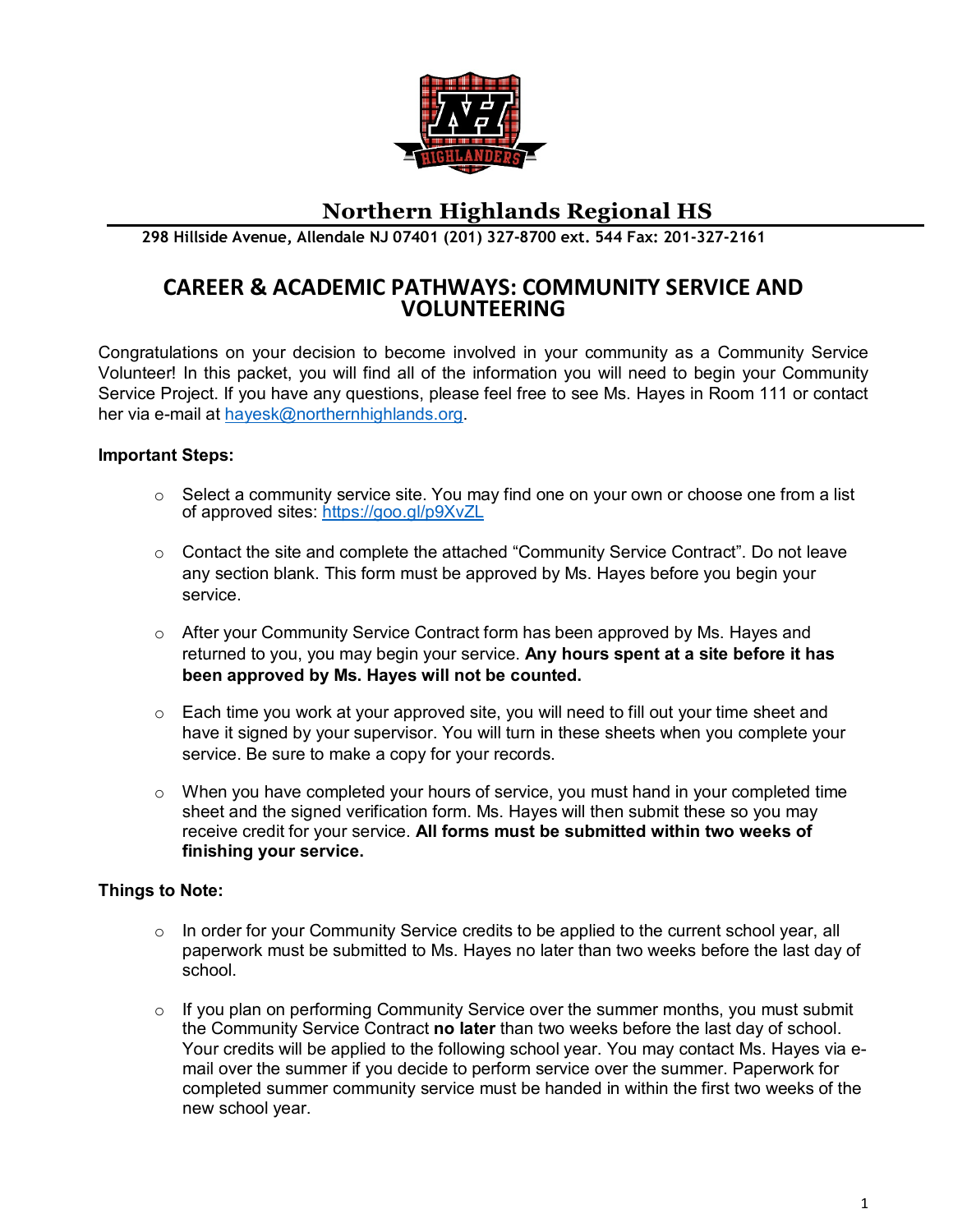# **NORTHERN HIGHLANDS REGIONAL HIGH SCHOOL COMMUNITY SERVICE GENERAL DEFINITIONS & GUIDELINES**

- Community Service activities are those which students perform to benefit at least one other unrelated person and for which they receive no compensation. Students may not work for family members or in family-related businesses. In most cases, students will be working under the auspices of an organization: town government, school, non-profit organization, hospital, nursing home, or volunteer fire department/ambulance squad.
- Community Service may be performed at any time during the students' high school career but cannot be performed during school hours.
- Relatives, family members, current Northern Highlands High School students, and/or individuals under the age of 18, are not permitted to indirectly nor directly supervise or verify your community service work.
- **Students must perform 28 hours for 1.25 credits per year. Students could earn a maximum of 5 credits over 4 years and may be used as elective credits.**
- Students are expected to follow the Northern Highlands High School dress code policies while working at a Community Service site. Agencies will be advised to refuse to accept any student inappropriately dressed. Please remember that you are representing the Northern Highlands School community while working at a service site.

# **SPECIFIC GUIDELINES**

**COMMUNITY SERVICE THROUGH THE JUDICIAL SYSTEM**. Community Service that is court-assigned is **NOT** applied toward the 28-hour requirement.

**ORGANIZATION-BASED COMMUNITY SERVICE**. In general, service performed for profit-making organizations is **NOT** applicable, with the exception of hospitals, pre-schools, and nursing homes. Service performed for individuals should be performed under the umbrella of an organization (e.g., tutoring a student through a school, helping the elderly through the Council on Aging). Activities to help a friend or neighbor do **NOT** count toward the requirement.

**COMMUNITY SERVICE THROUGH RELIGIOUS ORGANIZATIONS**. In order to be applicable, an activity may not be associated with the rituals, services, ceremonies of any specific religion, proselytizing, or fundraising to support a specific religion or religious institution.

Thus, participation in religious services (e.g., choir membership, alter or temple service, etc.), while worthy endeavors, is **NOT** counted. However, educational activities and non-religious activities that benefit the religious community (in non-financial ways) or the community at large ARE applicable.

Examples of applicable religious-sponsored service activities include (but are not necessarily limited to):

- Teaching Sunday school, Hebrew school, CCD, etc.
- Baby-sitting during religious services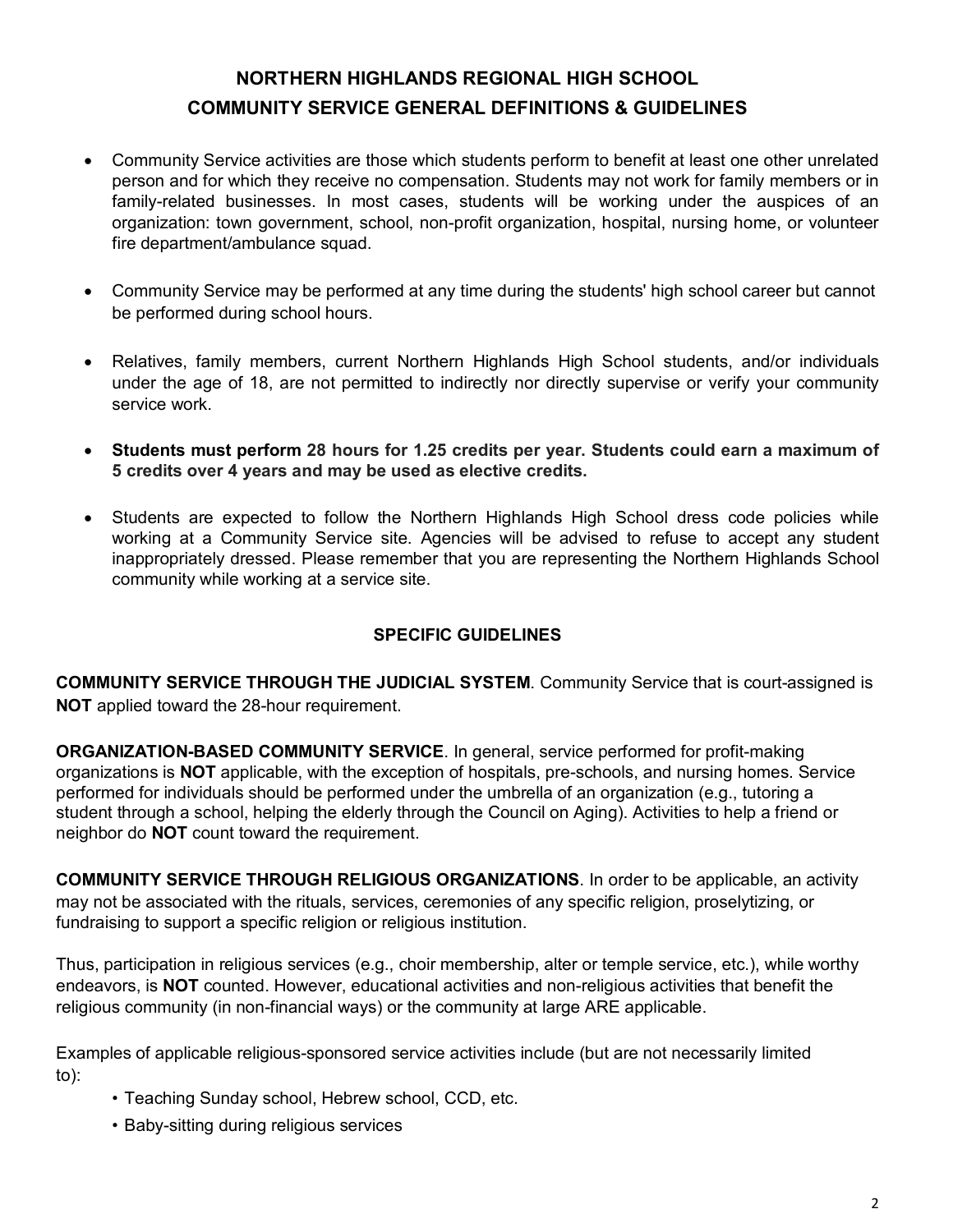- Painting buildings and classrooms in religious organization buildings
- Clothing drives and work in shelters

**TRADITIONAL SCHOOL-SPONSORED ACTIVITIES**. Activities performed that are traditional after-school activities are NOT applicable. Thus, participation (as officers or as members) in Student Government, Marching Band, National Honor Society, and clubs and teams are NOT applicable.

**SUMMER CAMPS**. If other community service guidelines are met (related to compensation, type of organization, religious practices) CIT hours spent in the actual organization and performance of specific community service activities ARE applicable. NOTE: Traditional counselor-in-training positions in for-profit camps are NOT applicable.

### **SUMMARY OF ACTIVITIES NOT ELIGIBLE FOR SERVICE CREDIT**

- Court-ordered service
- Service for individuals (e.g. friends, neighbors) without an umbrella organization
- Service at for-profit businesses (e.g., law firms, landscape companies)
- Participation in religious rites, services, or ceremonies (e.g. altar service, choir, Torah reading, confirmation requirements)
- Proselytizing
- Fundraising to support religious institutions (e.g., most rummage sales)
- Traditional after-school activities
- CIT positions at for-profit camps and/or where CITs pay reduced fees to attend

#### **All Community Service sites must be approved by Ms. Hayes, Career & Academic Pathways Coordinator.**

**Hours spent at unapproved sites will not be counted toward the service requirement.**

# **DOCUMENTING YOUR HOURS**

In order to receive community service credit, verification forms and time sheets signed by the supervisor must be turned in to Ms. Hayes, within 2 weeks of completion of the service. SIMPLY PERFORMING SERVICE DOES NOT AUTOMATICALLY PROVIDE CREDIT!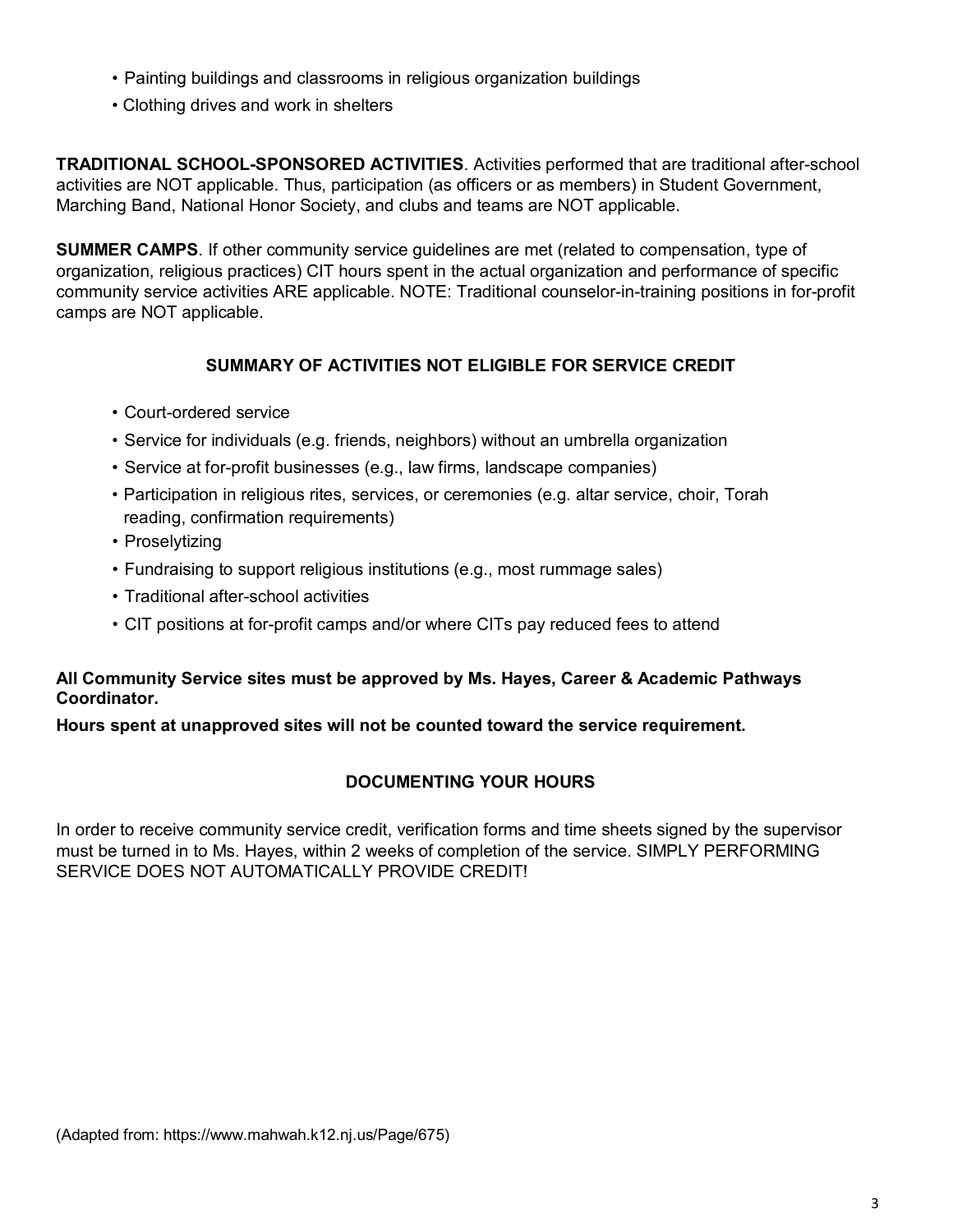# **NORTHERN HIGHLANDS HIGH SCHOOL COMMUNITY SERVICE STUDENT TIME SHEET**

**Student Name: For the Month Of:**

| <b>Date</b> | Time In | <b>Time Out</b> | <b>Hours</b> | Site Supervisor's Signature |
|-------------|---------|-----------------|--------------|-----------------------------|
|             |         |                 |              |                             |
|             |         |                 |              |                             |
|             |         |                 |              |                             |
|             |         |                 |              |                             |
|             |         |                 |              |                             |
|             |         |                 |              |                             |
|             |         |                 |              |                             |
|             |         |                 |              |                             |
|             |         |                 |              |                             |
|             |         |                 |              |                             |
|             |         |                 |              |                             |
|             |         |                 |              |                             |
|             |         |                 |              |                             |
|             |         |                 |              |                             |
|             |         |                 |              |                             |
|             |         |                 |              |                             |
|             |         |                 |              |                             |
|             |         |                 |              |                             |
|             |         |                 |              |                             |
|             |         |                 |              |                             |
|             |         |                 |              |                             |
|             |         |                 |              |                             |
|             |         |                 |              |                             |
|             |         |                 |              |                             |
|             |         |                 |              |                             |
|             |         |                 |              |                             |
|             |         |                 |              |                             |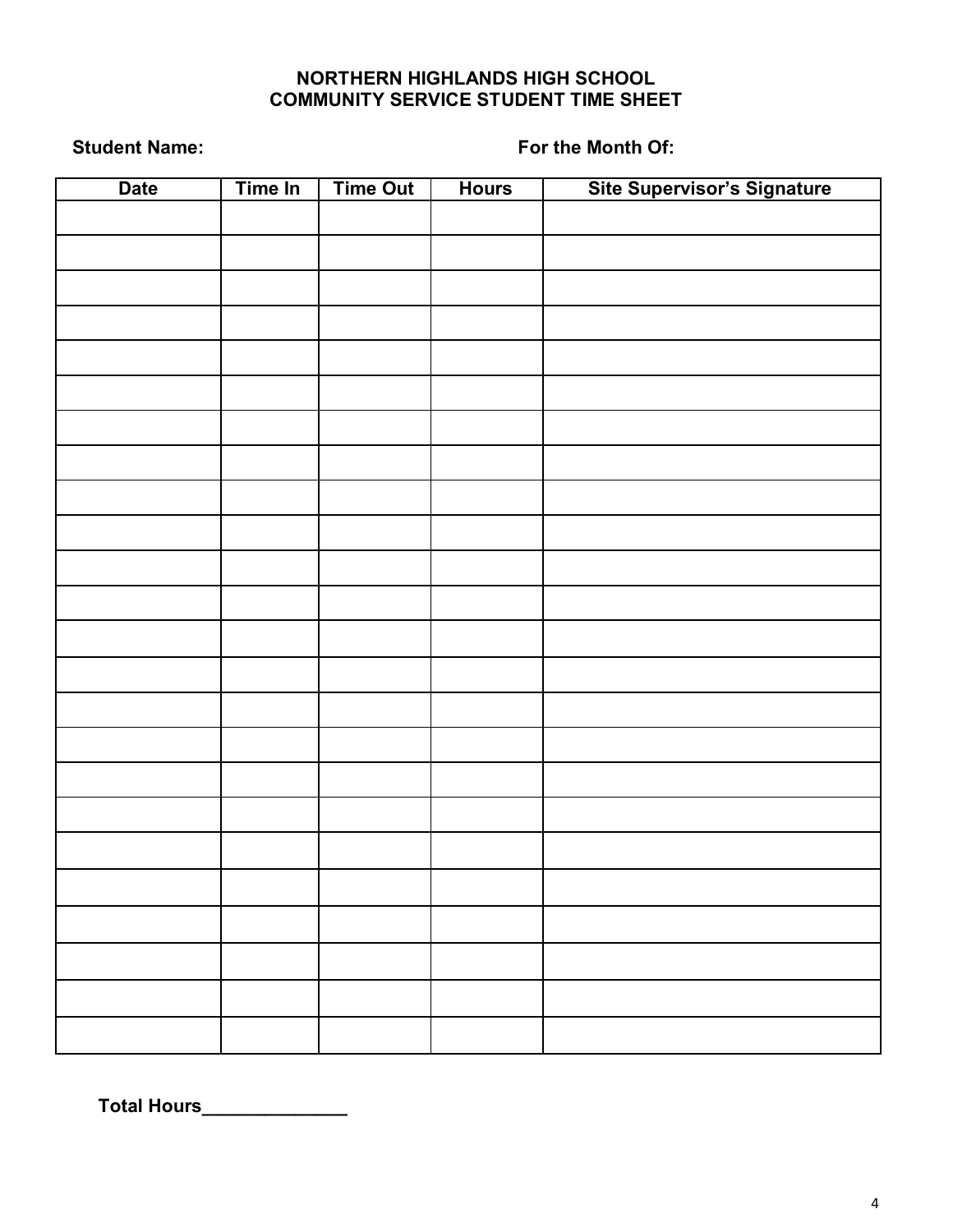#### **NORTHERN HIGHLANDS HIGH SCHOOL COMMUNITY SERVICE CONTRACT**

|               | Estimated Hours Per Week _____________________                                                                            |
|---------------|---------------------------------------------------------------------------------------------------------------------------|
| organization. | Please provide a brief description of the work this student will be doing for your                                        |
|               |                                                                                                                           |
|               |                                                                                                                           |
|               |                                                                                                                           |
|               | I agree to complete the Community Service project described above                                                         |
|               | Student Signature: _________________________________ Date: _____________________                                          |
|               | I agree to supervise the student's completion of the project and to verify that the number of<br>hours worked is accurate |
|               |                                                                                                                           |
|               | I agree to allow my child to participate in the Northern Highlands High School Community<br>Service Program.              |
|               | Parent/Guardian Signature: _____________________ Date: _________________________                                          |
| () approved   | () not approved                                                                                                           |
|               | Career & Academic Pathways Coordinator<br>Date                                                                            |
| CC:           | <b>Student</b><br>Ms. Peterfriend                                                                                         |